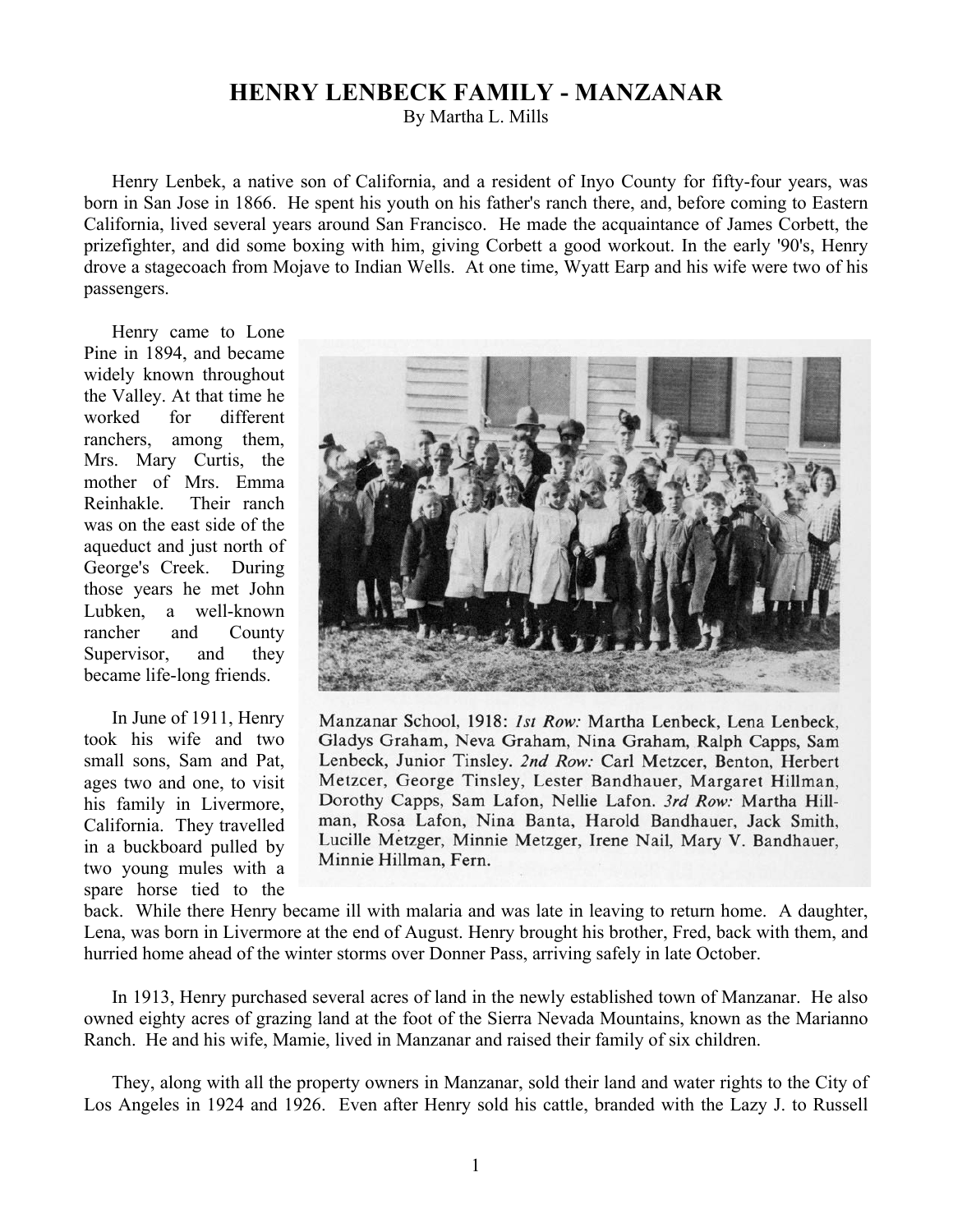Spainhower, owner of the Anchor Ranch in Lone Pine, the family continued to live in Manzanar until 1934, when all the residents had to leave.

The home ranch was composed of corrals, small fields, fruit orchard and a large vegetable garden. People came from Keeler, Owenyo and Lone Pine to purchase the fruit and vegetables raised by Mrs. Lenbek. Henry was a rancher, spending most of his time working cattle for himself and neighboring ranchers. He would drive his cattle with only the help of his young son, Sam, to Stokes Stringer Meadows, near Big Whitney, a distance of about forty miles.

During the years when Manzanar was a small thriving town, Henry was known as an honest, generous and hard-working man. Often when he butchered a beef, part of it would be given away to neighbors. During the years of World War I, he helped ranchers when their sons went off to war. One in particular was John Lacey, when his sons, Mark and Tom, volunteered to serve their country. Henry was known throughout the Valley as "Stokes", and many knew him only by this name.

Mrs. Mamie Lenbek, a native of Cartago, California, besides taking care of the fruit and vegetables, irrigating the corn fields, milking the cow, shearing some fifteen sheep, and sewing most of the children's school clothes, still found time to do intricate embroidery and crochet work. She loved the out-of-doors, often taking her family on long walks on the hills towards the Sierras, teaching them about the flowers and plants.

Manzanar was a very happy and pleasant place to live during those years, with its peach, pear, and apple orchards, alfalfa fields, tree-lined country lanes, meadows and cornfields. There was adequate water from Shepherd and Bair Creeks, and George's Creek supplied water for the larger ranches on the south. Some of these were the Lacey, Albers, Hayes, McGovern, Strohmeyer and Glade ranches. Farmers and ranchers came here with only a little cash and soon were doing well, raising chickens, pigs and dairy products to sell, after supplying their own needs. Those with larger orchards sold their fruit to markets in Los Angeles.

On the social side there were Farm Bureau meetings, dances, baseball games with neighboring towns, Sunday School and church, a library, picnics at the Cottonwood Grove, swimming in "John's Dam" for the kids, Ladies Aid meetings, and gatherings at homes and ranches. At all of these doings, everyone would attend, coming in their wagons and buggies.

There were about fifty children attending the elementary school in the early l 920's. At first only one teacher taught all eight grades, and later another teacher was hired. In 1918, Miss Flora Merkel came here from Minnesota. She was a talented and devoted teacher and later married John Rotharmel. The high school students were taken by bus to Independence. Each year at Christmas, Henry would take his buckboard, pulled by two mules, six miles to the Marianno Ranch to cut the large pinon tree for the annual school program.

Despite the hardships brought on by the loss of the money from the sale of his ranch and cattle, when the Inyo County banks went broke, Henry Lenbek continued in the work he knew and loved. He and his family moved to Lone Pine, and most of them remained there. In the l 930's, he worked for the City of Los Angeles, the Forest Service, and tended the Spain-hower cattle at Monachee. He and his two sons were the own-ers and operators of a talc mine near Keeler. Henry died in 1948, at the age of eighty-two. Sam preceded his mother in death in 1961 and Mamie in 1963.

Pat Lenbek served his country well during WW 2, entering the Army in 1942. He left for three years service soon after with the 41st Infantry. He spent time in both New Guinea and Australia and